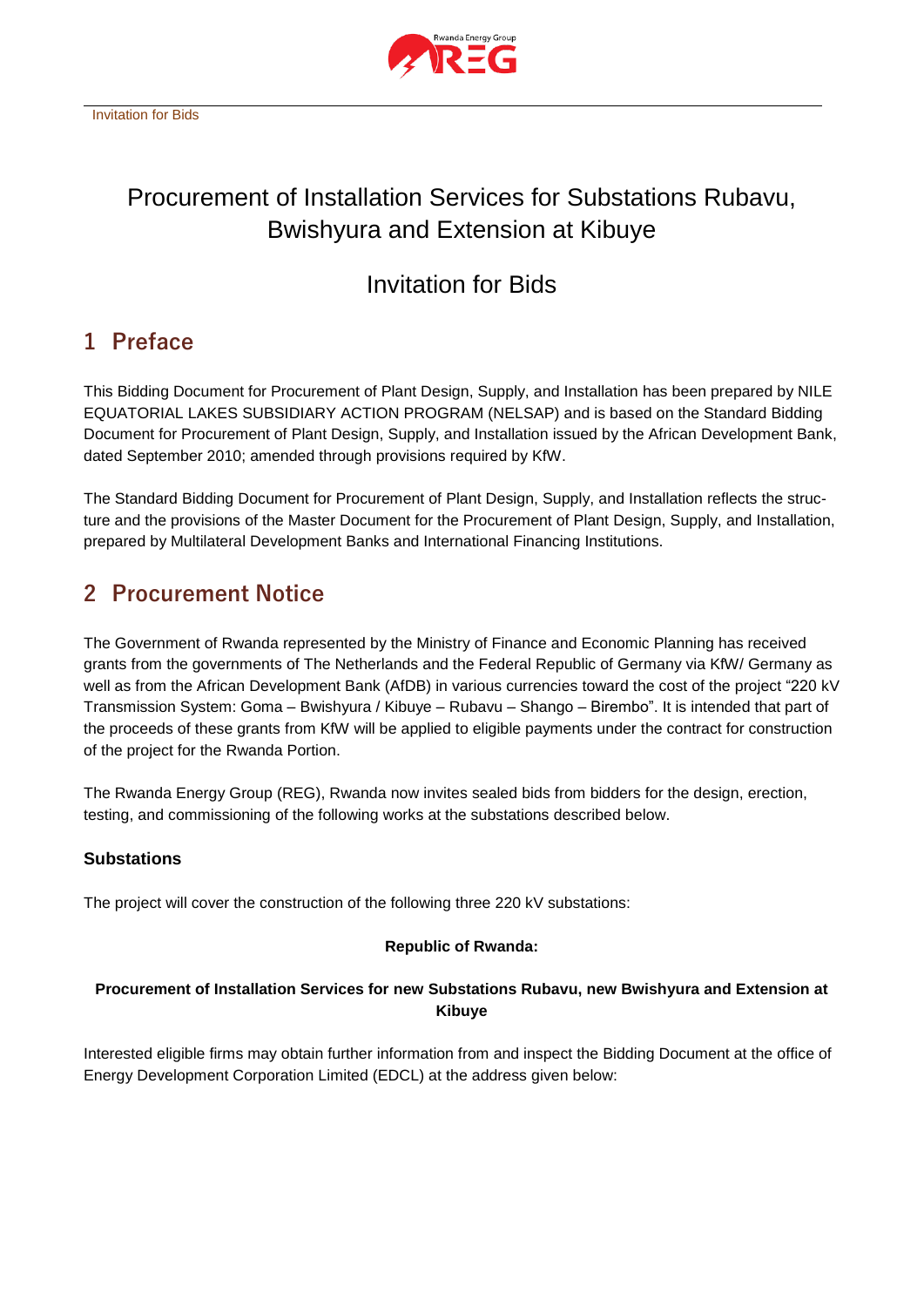

#### Invitation for Bids

#### **Rwanda Energy Group**

Kigali City Tower 10 Floor B.P. 3855 Kigali Rwanda

Phone : +250 0787172265 E-mail: procurement@edcl.reg.rw

Between the Employer and KfW it was agreed to retain a Tender Agent in order to assist the Employer in the procurement process. The address of the Tender Agent acting for the current project is:

| Mr. Walter Klotz & Mr. Mathias Holweck                              |
|---------------------------------------------------------------------|
| <b>Energy Consultants</b><br>Am Reitplatz 2B<br>D 65779 Kelkheim/Ts |
| Germany                                                             |
| Mob: +49.170.69.27.814<br>Fax: +49.6195.8428                        |
| Emails: walter klotz@hotmail.com                                    |

The provisions in the Instructions to Bidders and in the General Conditions of Contract are the provisions of the Standard Bidding Documents issued by African Development Bank: Bidding Document for Installation services (Erection, Testing and Commissioning), amended by provisions required by KfW.

Bids must be delivered to the office below on or before **February 25th 2020** at 10:00 local time and must be accompanied by a security of **USD 100,000.00 provided by bank.**

• Bids will be opened in the presence of the bidders' representatives who choose to attend **February 25th 2020** at 10:00 local time at the above office of the Employer.

#### **Purchasing of Bid Documents**

- a) A complete set of bidding documents in English may be purchased by interested applicants at the address below and upon payment of a non-refundable fee of **USD 100.00** or in a freely convertible currency. The payment shall be made in cash or by wire transfer to REG bank account as indicated in the Procurement Notice. The bidder himself or his agent shall collect the Bid Documents (soft copy on a USB stick or DVD) at the Employer's office from 8:30h to 15:30h in normal working days.
- b) The bid documents may also be obtained by download of soft copies from a dedicated internet server. The access will be communicated to the bidder upon proof of payment; the Bidder shall transmit a copy of Bank Payment Slip and his e-mail address to the e-mails: [procurement@edcl.reg.rw,](mailto:procurement@edcl.reg.rw) [gumushashi@edcl.reg.rw](mailto:mngenganyi@edcl.reg.rw) and [walter\\_klotz@hotmail.com](mailto:walter_klotz@hotmail.com)

O. Invitation\_112019 3-Jan-20